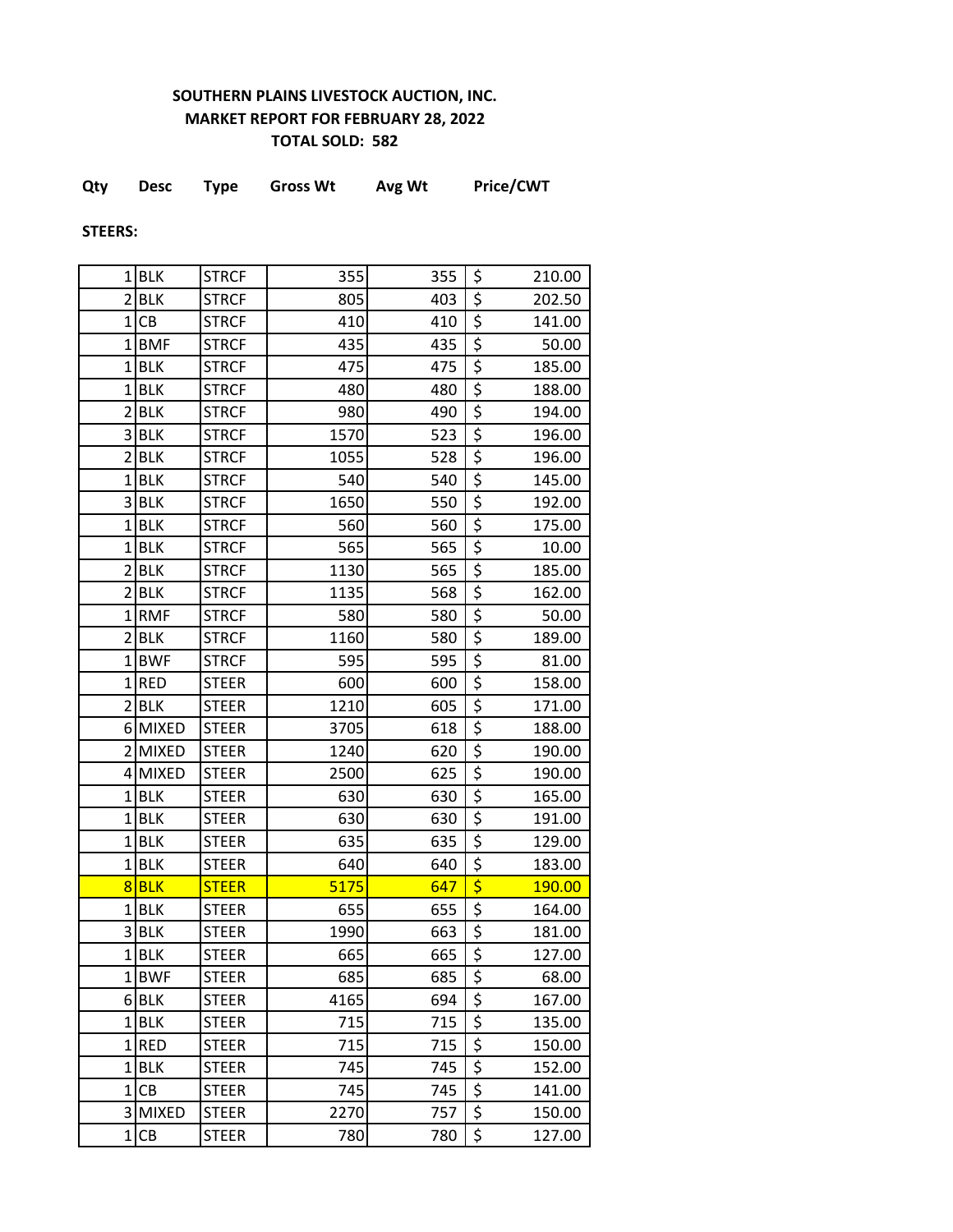|                         | $1$ BLK            | <b>STEER</b> | 785   | 785   | \$                                  | 150.00 |
|-------------------------|--------------------|--------------|-------|-------|-------------------------------------|--------|
|                         | 3BLK               | <b>STEER</b> | 2390  | 797   | $\overline{\xi}$                    | 147.00 |
| $1\vert$                | <b>SPOT</b>        | <b>STEER</b> | 805   | 805   | $\overline{\xi}$                    | 141.00 |
| $\overline{2}$          | <b>BLK</b>         | <b>STEER</b> | 1705  | 853   | $\overline{\xi}$                    | 143.00 |
| 13                      | <b>BLK</b>         | <b>STEER</b> | 11510 | 885   | $\overline{\boldsymbol{\varsigma}}$ | 143.00 |
| 12                      | <b>BLK</b>         | <b>STEER</b> | 10975 | 915   | $\overline{\xi}$                    | 142.50 |
| $1\vert$                | <b>BLK</b>         | <b>STEER</b> | 920   | 920   | $\overline{\xi}$                    | 137.50 |
| $\overline{2}$          | <b>CHAR</b>        | <b>STEER</b> | 1850  | 925   | $\overline{\xi}$                    | 138.00 |
| $1\vert$                | <b>RED</b>         | <b>STEER</b> | 935   | 935   | \$                                  | 139.00 |
| 87                      | <b>BLK</b>         | <b>STEER</b> | 94355 | 1,085 | $\overline{\boldsymbol{\varsigma}}$ | 140.10 |
|                         |                    |              |       |       |                                     |        |
| <b>BULLS:</b>           |                    |              |       |       |                                     |        |
|                         |                    |              |       |       |                                     |        |
|                         | $3$ BLK            | <b>BULCF</b> | 920   | 307   | \$                                  | 225.00 |
|                         | $1$ BLK            | <b>BULCF</b> | 330   | 330   | $\overline{\xi}$                    | 212.50 |
|                         | $6$ BLK            | <b>BULCF</b> | 2105  | 351   | $\overline{\boldsymbol{\varsigma}}$ | 219.00 |
|                         | $1$ BLK            | <b>BULCF</b> | 375   | 375   | $\overline{\xi}$                    | 200.00 |
|                         | $1$ BLK            | <b>BULCF</b> | 425   | 425   | $\overline{\xi}$                    | 197.50 |
|                         | 9BLK               | <b>BULCF</b> | 3980  | 442   | $\overline{\xi}$                    | 192.00 |
| 1                       | <b>BLK</b>         | <b>BULCF</b> | 445   | 445   | $\overline{\boldsymbol{\varsigma}}$ | 191.00 |
|                         | $1$ BLK            | <b>BULCF</b> | 450   | 450   | $\overline{\xi}$                    | 192.50 |
| $1\vert$                | <b>BMF</b>         | <b>BULCF</b> | 480   | 480   | $\overline{\xi}$                    | 192.00 |
|                         | 1BMF               | <b>BULCF</b> | 480   | 480   | $\overline{\xi}$                    | 183.00 |
|                         | $1$ BLK            | <b>BULCF</b> | 480   | 480   | $\overline{\xi}$                    | 187.00 |
|                         | 3BLK               | <b>BULCF</b> | 1515  | 505   | \$                                  | 179.00 |
| $1\vert$                | <b>BWF</b>         | <b>BULCF</b> | 505   | 505   | $\overline{\xi}$                    | 180.00 |
| $\mathbf{1}$            | <b>BLK</b>         | <b>BULCF</b> | 530   | 530   | \$                                  | 167.00 |
| $\overline{\mathbf{3}}$ | <b>BLK</b>         | <b>BULCF</b> | 1750  | 583   | $\overline{\xi}$                    | 172.00 |
| $\overline{1}$          | <b>BLK</b>         | <b>BULCF</b> | 585   | 585   | \$                                  | 159.00 |
| $1\vert$                | <b>RED</b>         | <b>BULCF</b> | 590   | 590   | $\overline{\boldsymbol{\zeta}}$     | 140.00 |
|                         | 1BMF               | <b>BULL</b>  | 610   | 610   | $\overline{\varsigma}$              | 155.00 |
|                         | 1BLK               | <b>BULL</b>  | 620   | 620   | \$                                  | 150.00 |
|                         | $1$ BLK            | <b>BULL</b>  | 625   | 625   | \$                                  | 146.00 |
|                         | $1$ BLK            | <b>BULL</b>  | 655   | 655   | $\overline{\xi}$                    | 120.00 |
|                         | $1$ BLK            | <b>BULL</b>  | 665   | 665   | \$                                  | 141.00 |
|                         | 1BLK               | <b>BULL</b>  | 830   | 830   | $\overline{\xi}$                    | 125.00 |
|                         | 1CHAR              | <b>BULL</b>  | 870   | 870   | $\overline{\xi}$                    | 133.00 |
|                         | 1CHAR              | <b>BULL</b>  | 920   | 920   | \$                                  | 127.00 |
|                         |                    |              |       |       |                                     |        |
| <b>HEIFERS:</b>         |                    |              |       |       |                                     |        |
|                         |                    |              |       |       |                                     |        |
|                         | $1$ RED            | <b>HFRCF</b> | 325   | 325   | \$                                  | 169.00 |
|                         | $1$ BLK            | <b>HFRCF</b> | 350   | 350   | \$                                  | 145.00 |
|                         | $1$ BLK<br>$1$ BLK | <b>HFRCF</b> | 385   | 385   | $\overline{\xi}$<br>\$              | 135.00 |
|                         |                    | <b>HFRCF</b> | 405   | 405   | \$                                  | 165.00 |
|                         | 1BWF               | <b>HFRCF</b> | 405   | 405   |                                     | 184.00 |
|                         | $1$ RED            | <b>HFRCF</b> | 405   | 405   | \$                                  | 176.00 |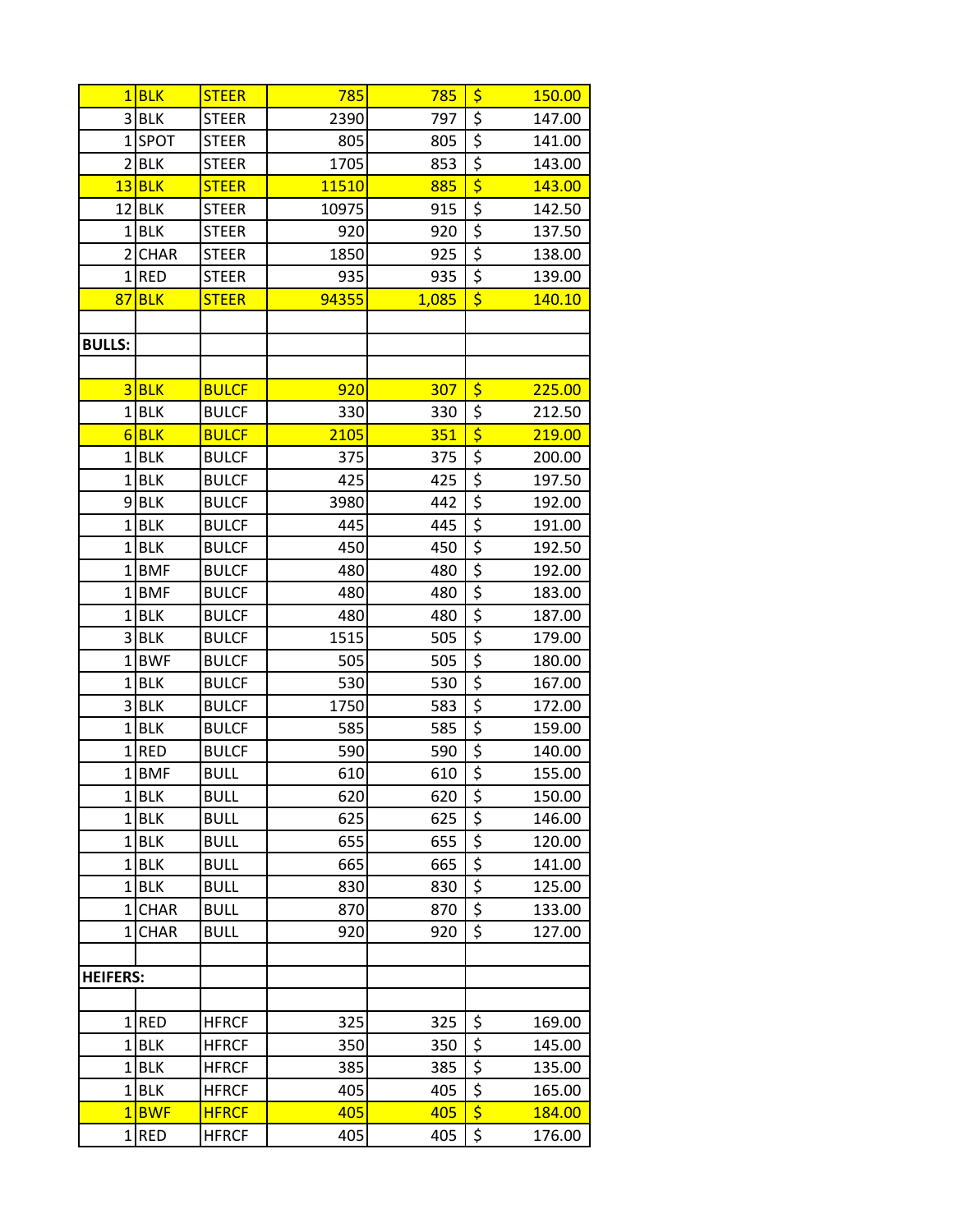|                         | 3 MIXED           | <b>HFRCF</b> | 1220       | 407        | \$                                        | 81.00         |
|-------------------------|-------------------|--------------|------------|------------|-------------------------------------------|---------------|
|                         | 1BWF              | <b>HFRCF</b> | 410        | 410        | $\overline{\xi}$                          | 163.00        |
| $\mathbf{1}$            | <b>BLK</b>        | <b>HFRCF</b> | 415        | 415        | $\overline{\xi}$                          | 80.00         |
| $\mathbf{1}$            | <b>BLK</b>        | <b>HFRCF</b> | 430        | 430        | \$                                        | 146.00        |
| $\mathbf{1}$            | <b>BWF</b>        | <b>HFRCF</b> | 435        | 435        | \$                                        | 174.00        |
| 1                       | <b>CHAR</b>       | <b>HFRCF</b> | 460        | 460        | $\overline{\xi}$                          | 165.00        |
| $\mathbf{1}$            | BLK               | <b>HFRCF</b> | 465        | 465        | \$                                        | 100.00        |
| $\overline{2}$          | <b>BLK</b>        | <b>HFRCF</b> | 935        | 468        | $\overline{\xi}$                          | 171.00        |
| 1                       | <b>BLK</b>        | <b>HFRCF</b> | 470        | 470        | \$                                        | 50.00         |
| 4                       | <b>BLK</b>        | <b>HFRCF</b> | 1885       | 471        | \$                                        | 171.00        |
|                         | $4$ BLK           | <b>HFRCF</b> | 1915       | 479        | $\overline{\xi}$                          | 170.00        |
|                         | $1$ BLK           | <b>HFRCF</b> | 480        | 480        | $\overline{\xi}$                          | 162.00        |
| 7                       | <b>MIXED</b>      | <b>HFRCF</b> | 3425       | 489        | $\overline{\xi}$                          | 79.00         |
|                         | $1$ BLK           | <b>HFRCF</b> | 490        | 490        | \$                                        | 100.00        |
| 1                       | <b>BLK</b>        | <b>HFRCF</b> | 500        | 500        | $\overline{\xi}$                          | 163.00        |
| 1                       | <b>BLK</b>        | <b>HFRCF</b> | 510        | 510        | $\overline{\boldsymbol{\zeta}}$           | 166.00        |
|                         | 3 BLK             | <b>HFRCF</b> | 1545       | 515        | $\overline{\boldsymbol{\zeta}}$           | 161.00        |
| $\overline{c}$          | <b>BLK</b>        | <b>HFRCF</b> | 1035       | 518        | $\overline{\xi}$                          | 157.00        |
| 3                       | <b>BLK</b>        | <b>HFRCF</b> | 1560       | <b>520</b> | $\overline{\boldsymbol{\varsigma}}$       | <b>170.50</b> |
| 1                       | <b>BLK</b>        | <b>HFRCF</b> | 520        | 520        | \$                                        | 160.00        |
| $\mathbf{1}$            | <b>BMF</b>        | <b>HFRCF</b> | 535        | 535        | $\overline{\boldsymbol{\zeta}}$           | 155.00        |
| $\mathbf{1}$            | <b>BLK</b>        | <b>HFRCF</b> | 545        | 545        | $\overline{\boldsymbol{\zeta}}$           | 130.00        |
| 1                       | <b>BLK</b>        | <b>HFRCF</b> | 550        | 550        | \$                                        | 131.00        |
| 4                       | <b>BLK</b>        | <b>HFRCF</b> | 2210       | 553        | $\overline{\xi}$                          | 163.50        |
| $\overline{3}$          | <b>RED</b>        | <b>HFRCF</b> | 1660       | 553        | $\overline{\xi}$                          | 157.00        |
| $\overline{\mathbf{3}}$ | <b>BLK</b>        | <b>HFRCF</b> | 1670       | 557        | $\overline{\xi}$                          | 164.00        |
| $\mathbf 1$             | <b>BLK</b>        | <b>HFRCF</b> | 560        | 560        | $\overline{\xi}$                          | 50.00         |
| 1                       | <b>BWF</b>        | <b>HFRCF</b> | 565        | 565        | $\overline{\xi}$                          | 116.00        |
| $\overline{2}$          | <b>BLK</b>        | <b>HFRCF</b> | 1135       | 568        | $\overline{\xi}$                          | 165.00        |
| 1                       | <b>BLK</b>        | <b>HFRCF</b> | 575        | 575        | \$                                        | 136.50        |
| $\overline{2}$          | <b>CHAR</b>       | <b>HFRCF</b> | 1195       | 598        | $\overline{\xi}$                          | 136.50        |
|                         | 3 BLK             | <b>HFR</b>   | 1810       | 603        | \$                                        | 160.50        |
|                         | $1$ BLK           | <b>HFR</b>   | 610        | 610        | $\overline{\boldsymbol{\zeta}}$           | 10.00         |
|                         | 3BLK              | <b>HFR</b>   | 1835       | 612        | \$                                        | 125.00        |
|                         | $9$ BLK           | <b>HFR</b>   | 5620       | 624        | \$                                        | 159.50        |
|                         | $1$ BLK           | <b>HFR</b>   | 635        | 635        | $\overline{\xi}$                          | 146.00        |
|                         | $1$ BLK           | <b>HFR</b>   | 640        | 640        | $\overline{\xi}$<br>\$                    | 146.00        |
| $\mathbf 1$             | <b>BLK</b>        | <b>HFR</b>   | 650        | 650        |                                           | 137.00        |
|                         | $4$ BLK           | <b>HFR</b>   | 2630       | 658        | $\overline{\xi}$<br>$\overline{\xi}$      | 147.00        |
| $\overline{2}$          | <b>BLK</b>        | <b>HFR</b>   | 1330       | 665        |                                           | 142.00        |
| $\mathbf{1}$            | <b>BLK</b>        | <b>HFR</b>   | 680        | 680        | $\overline{\boldsymbol{\zeta}}$           | 80.00         |
| $\overline{2}$          | <b>MIXED</b>      | <b>HFR</b>   | 1360       | 680        | \$<br>$\overline{\boldsymbol{\varsigma}}$ | 135.00        |
| 45                      | <b>BLK</b>        | <b>HFR</b>   | 30805      | 685        |                                           | 152.50        |
| 1<br>1 <sup>1</sup>     | BLK<br><b>BWF</b> | <b>HFR</b>   | 685<br>715 | 685<br>715 | \$<br>$\overline{\xi}$                    | 122.00        |
|                         |                   | <b>HFR</b>   |            |            | \$                                        | 104.00        |
| 1                       | <b>RED</b>        | <b>HFR</b>   | 735        | 735        |                                           | 122.00        |
| 6                       | <b>BLK</b>        | <b>HFR</b>   | 4585       | 764        | \$                                        | 143.25        |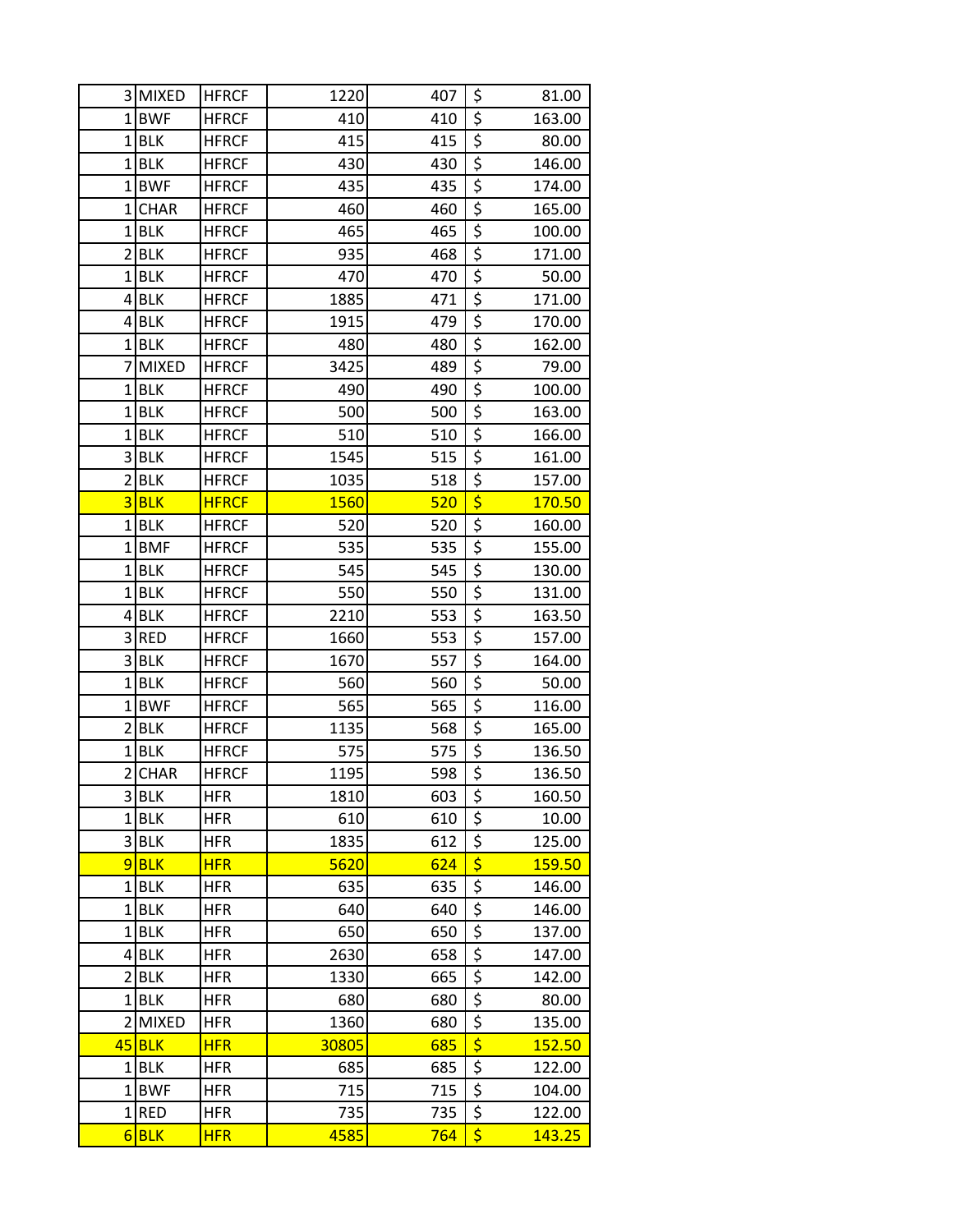|                | $1$ BLK             | <b>HFR</b> | 765          | 765            | \$                                  | 100.00         |
|----------------|---------------------|------------|--------------|----------------|-------------------------------------|----------------|
|                | $1$ BLK             | <b>HFR</b> | 775          | 775            | \$                                  | 130.00         |
| 62             | <b>MIXED</b>        | <b>HFR</b> | 49195        | 793            | $\overline{\boldsymbol{\zeta}}$     | 141.00         |
|                | $3$ BLK             | <b>HFR</b> | 2410         | 803            | $\overline{\boldsymbol{\varsigma}}$ | 142.50         |
|                | $1$ BLK             | <b>HFR</b> | 805          | 805            | $\overline{\xi}$                    | 128.00         |
|                | $15$ BLK            | <b>HFR</b> | 12165        | 811            | \$                                  | 136.00         |
|                | 11 MIXED            | <b>HFR</b> | 9005         | 819            | $\overline{\xi}$                    | 136.25         |
|                | 2 MIXED             | <b>HFR</b> | 1660         | 830            | $\overline{\xi}$                    | 125.00         |
|                | 11 MIXED            | <b>HFR</b> | 9175         | 834            | $\overline{\boldsymbol{\varsigma}}$ | 136.25         |
|                | 1BWF                | <b>HFR</b> | 835          | 835            | $\overline{\xi}$                    | 129.00         |
|                | $1$ BLK             | <b>HFR</b> | 845          | 845            | $\frac{1}{5}$                       | 133.50         |
|                | 1RWF                | <b>HFR</b> | 855          | 855            | $\overline{\xi}$                    | 126.50         |
| $\mathbf{1}$   | <b>CHAR</b>         | <b>HFR</b> | 875          | 875            | $\overline{\xi}$                    | 131.50         |
|                | $29$ BLK            | <b>HFR</b> | 26680        | 920            | $\overline{\xi}$                    | 133.50         |
| $\overline{1}$ | <b>BLK</b>          | <b>HFR</b> | 930          | 930            | $\overline{\boldsymbol{\varsigma}}$ | 135.00         |
|                | $1$ BLK             | <b>HFR</b> | 1170         | 1,170          | $\overline{\xi}$                    | 81.00          |
|                |                     |            |              |                |                                     |                |
| COWS:          |                     |            |              |                |                                     |                |
|                |                     |            |              |                |                                     |                |
|                | 1BWF                | COW        | 800          | 800            | \$                                  | 135.00         |
|                | $1$ BLK             | COW        | 815          | 815            | \$                                  | 56.00          |
| $1\vert$       | <b>BLK</b>          | COW        | 890          | 890            | $\frac{5}{5}$                       | 47.50          |
|                | $1$ BLK             | COW        | 910          | 910            |                                     | 79.00          |
|                | $1$ BLK             | COW        | 910          | 910            | \$                                  | 50.00          |
|                | $1$ BLK             | COW        | 915          | 915            | \$                                  | 75.00          |
|                | $1$ BLK             | COW        | 940          | 940            | $\overline{\xi}$                    | 72.00          |
|                | $1$ BLK             | COW        | 945          | 945            | $\overline{\xi}$                    | 114.00         |
|                | $1$ BLK             | COW        | 980          | 980            | \$                                  | 109.00         |
|                | $1$ BLK             | COW        | 1000         | 1,000          | $rac{5}{5}$                         | 55.00          |
|                | $1$ BLK             | COW        | 1000         | 1,000          |                                     | 61.00          |
|                | $1$ BLK             | COW        | 1040         | 1,040          | $\overline{\boldsymbol{\varsigma}}$ | 70.00          |
|                | 1BWF                | COW        | 1085         | 1,085          | \$                                  | 84.00          |
|                | $1$ BLK             | COW        | 1110         | 1,110          | \$                                  | 63.00          |
|                | $1$ HOL             | COW        | 1130         | 1,130          | $\overline{\xi}$                    | 55.00          |
|                | $1$ BLK             | COW        | 1150         | 1,150          | \$                                  | 10.00          |
|                | 1RWF                | COW        | 1175         | 1,175          | $\overline{\xi}$<br>\$              | 50.00          |
| 1 <sup>1</sup> | 1RWF<br><b>CHAR</b> | COW<br>COW | 1175<br>1195 | 1,175<br>1,195 | \$                                  | 83.00<br>73.00 |
|                | $1$ BLK             | COW        | 1205         | 1,205          | \$                                  | 79.00          |
|                | $1$ BLK             | COW        | 1205         | 1,205          | \$                                  | 82.00          |
| $1\vert$       | <b>BLK</b>          | COW        | 1225         | 1,225          | $\overline{\xi}$                    | 78.00          |
|                | $1$ BLK             | COW        | 1230         | 1,230          | \$                                  | 82.00          |
|                | $1$ HOL             | COW        | 1230         | 1,230          | $\overline{\xi}$                    | 69.00          |
|                | $1$ BLK             | COW        | 1260         | 1,260          | \$                                  | 41.00          |
|                | $1$ BLK             | COW        | 1285         | 1,285          | \$                                  | 77.00          |
|                | $1$ BLK             | COW        | 1290         | 1,290          | \$                                  | 42.00          |
| $1\vert$       | <b>BLK</b>          | COW        | 1295         | 1,295          | \$                                  | 45.00          |
|                |                     |            |              |                |                                     |                |